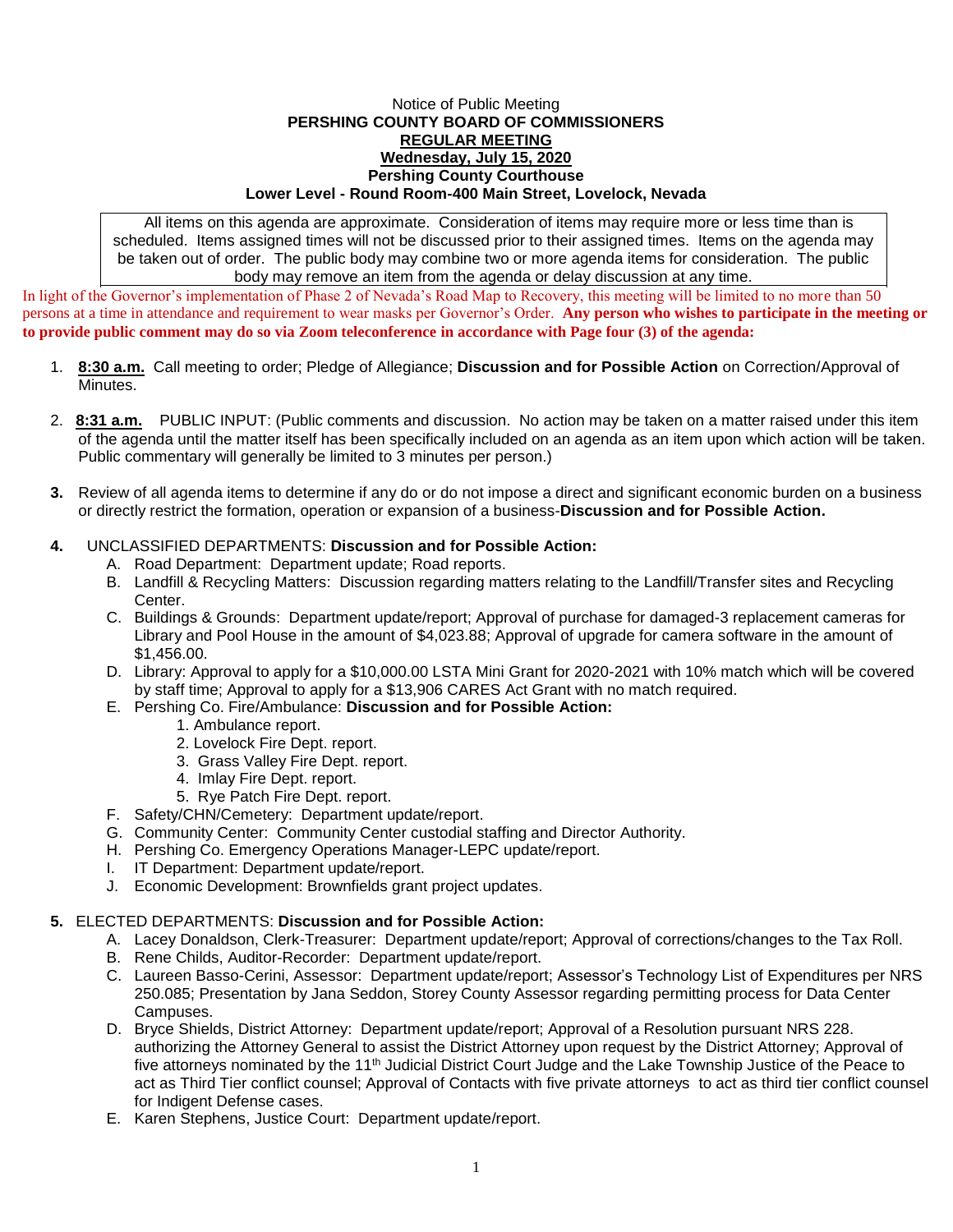- F. Jerry Allen, Sheriff's Dept.: Department update/report; Approval to purchase 2 patrol vehicles due to the damage caused during a Law Enforcement incident; Salary Resolution-E. Blondheim (Undersheriff).
- **6.** Proclamations and Awards: **Discussion and for Possible Action**-(The Pershing County Board of Commissioners may make a Proclamation or present a service or other award on behalf of the County) **Retirement presentation for Undersheriff Tom Bjerke.**
- 7. Update on progress of site location, design, funding, amenities and construction of future Law Enforcement Center-**Discussion and for Possible Action**.
- 8. Grass Valley Advisory Board: Update on matters relating to the Grass Valley area.
- 9. Derby Field Airport: Update on matters relating to the Derby Field Airport.
- 10. T.V. District: Approval to replace the CBS (24) Translator with a NTV50 Nicom Digital Transmitter/Receiver option in the amount of \$15,000.00- **Discussion and for Possible Action.**
- 11. Museum Board: Approval of Outgoing Loan Agreement for artifacts on loan at the Marzen House Museum through the Nevada State Museum- **Discussion and for Possible Action.**
- 12. Board Appointments/resignations: PCEDA-rescind board appointment for Tori Apperson and re-advertise position; Recreation Board; Grass Valley Advisory Board; Board of Equalization- **Discussion and for Possible Action.**
- 13. Approval of donating the use of County equipment and man hours to assist in removing debris associated with Lovelock's Main Street Fire and located at the corner of Cornell Avenue and Main Street in Lovelock; Waiver of dump fees for the debris- **Discussion and for Possible Action.**
- 14. Discussion/approval of the County paying for identity theft protection from ORA Identity Guard for approximately 15 employees of the County and the 11<sup>th</sup> Judicial District Court who have been impacted by fraudulent claims to collect unemployment benefits. The estimated cost of the protection service is \$60.00 per year for each employee for a total of approximately \$900.00- **Discussion and for Possible Action.**
- 15. Litigation Meeting.
- 16. Report from Legal Counsel.
- 17. Report from Administrative Assistant/HR Rep.-County Commissioner's Office; Approval for purchase of county vehicle through Option Tax Fund- **Discussion and for Possible Action.**
- 18. Items for future agendas- **Discussion and for Possible Action.**
- 19. Correspondence.
- **20.** Update from Emergency Operations and Re-evaluation of Resolution 20-03-02, Declaration of Emergency relating to the COVID-19 (Corona Virus); Discussion regarding Economic Recovery for Pershing County; Discussion regarding impact to the Pershing County Budget for FY2020-2021; Discussion regarding process and distribution of the CARES Act funding-**Discussion and for Possible Action.**
- 21. **10:15 a.m.** Lourdes Perez and Katie Coleman- Nevada Rural Housing Authority: Approval to transfer the County's 2020 Private Activity Bond Cap (PABC ) to Nevada Rural Housing Authority (NRHA); Approval of Resolution providing for the transfer of the County's 2020 Private Activity Bond Volume Cap- **Discussion and for Possible Action.**
- 22. **10:30 a.m.** Public Hearing regarding applications by Blackstone Realty Investors, #97853 and Northern Nevada Renewable Resources, LLC, #88421, acting through their agent Gregory M. Bilyeu, proposing to change the point of diversions from Pershing County to Washoe County; Approval to send letter to Nevada Division of Water Resources regarding decision-**Discussion and for Possible Action.**
- 23. Matters of the Board for Discussion.
- Board Member reports. Board Liaison reports. (Nevada Works, Safety, Hospital Board, Emergency Management, Cemetery, Recreation Board, WNDD, Pe. Co. Economic Dev./ , Community Center, Airport Advisory Board; Museum